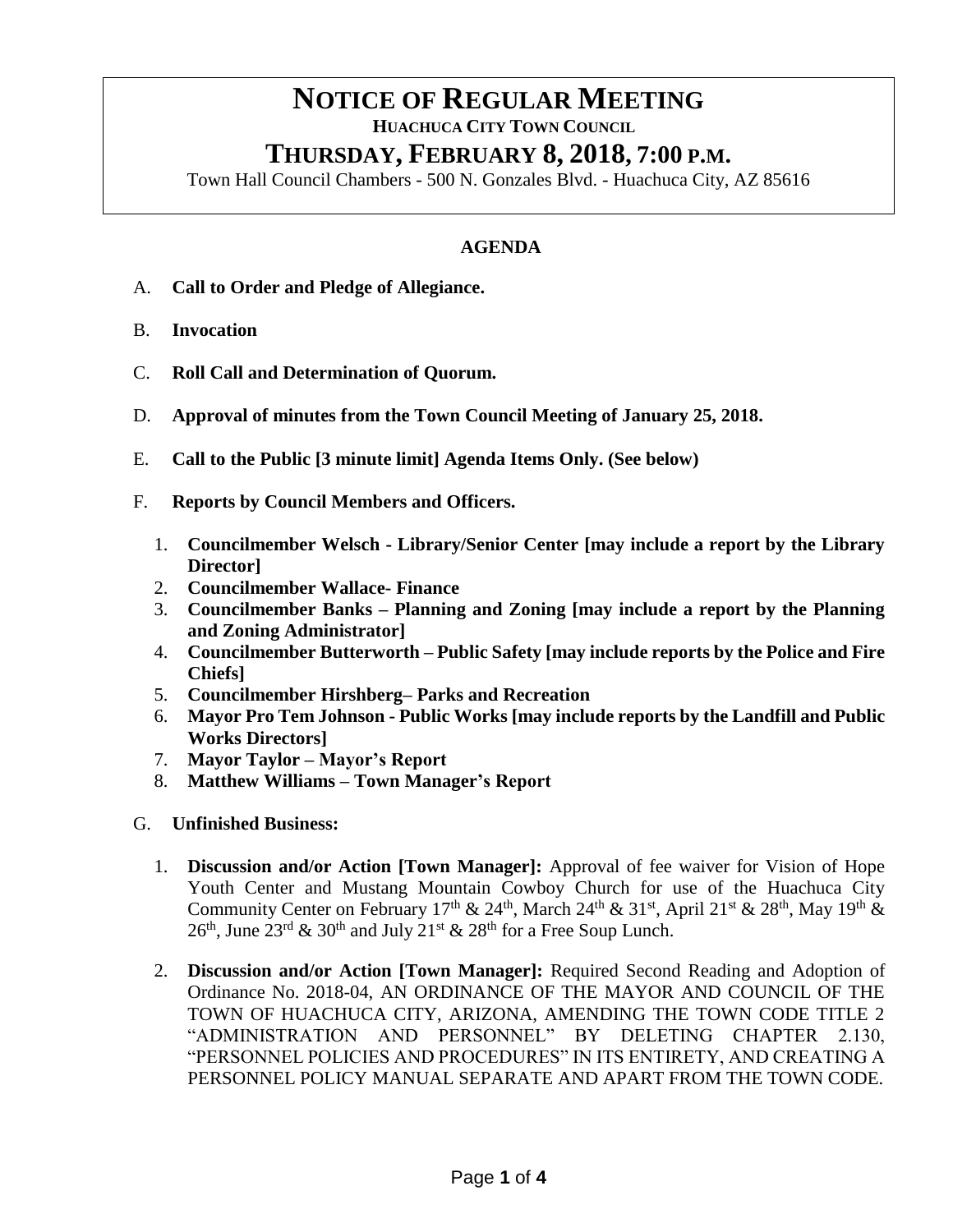- 3. **Discussion and/or Action [Town Attorney]:** Adoption of Resolution No. 2018-03, declaring as a public record that certain document known as "Noise Ordinance – Reasonable Person Standard."
- 4. **Discussion and/or Action [Town Manager]:** First Reading of Ordinance No. 2018-05, AN ORDINANCE OF THE MAYOR AND COUNCIL OF THE TOWN OF HUACHUCA CITY, ARIZONA, AMENDING THE TOWN CODE TITLE 9 "PUBLIC PEACE, MORALS AND WELFARE" CHAPTER 9.05 "GENERAL OFFENSES" SECTION 9.05.100 "NOISE" BY DELETING CURRENT SECTION 9.05.100 IN ITS ENTIRETY, AND REPLACING IT WITH NEW PROVISIONS FOR NOISE STANDARDS BASED UPON A REASONABLE PERSON STANDARD; ADOPTING ENFORCEMENT PROCEDURES AND ESTABLISHING SANCTIONS FOR VIOLATIONS.
- H. **New Business:**
	- 1. **Discussion and/or Action [Mayor Taylor]: First reading of Ordinance No. 2018-03, AN ORDINANCE OF THE MAYOR AND COUNCIL OF THE TOWN OF HUACHUCA CITY, ARIZONA, AMENDING TOWN CODE CHAPTER 2.20 "COUNCIL PROCEDURE" SECTION 2.20.060 "ORDER OF BUSINESS" TO CHANGE THE ORDER OF BUSINESS AT MEETINGS OF THE TOWN COUNCIL.** Discussion and possible decision by Council to proceed with Option 1, which includes an invocation at the beginning of Council Meetings or, Option 2, excluding the invocation.
	- 2. **Discussion and/or Action [Mayor Taylor]:** Adoption of Resolution No. 2018-04, AUTHORIZING THE EXECUTION AND DELIVERY OF A MASTER LEASE AGREEMENT, AND SUPPLEMENT NO. 398269-401 THERETO, WITH WELLS FARGO EQUIPMENT FINANCE, INC., FOR ACQUISITION, PURCHASE, FINANCING AND LEASING OF A 2012 CATEPILLAR 835H LANDFILL COMPACTOR; AUTHORIZING THE EXECUTION AND DELIVERY OF ALL DOCUMENTS REQUIRED IN CONNECTION THEREWITH; AND AUTHORIZING ALL OTHER ACTIONS NECESSARY TO CLOSING THE TRANSACTION.
	- 3. **Discussion and/or Action [Town Manager]:** Acceptance of proposal by Hugh A. Walker, Enterprises, Inc., to provide groundwater monitoring for the Town's landfill.
	- 4. **Discussion and/or Action [Town Manager]:** First Reading of Ordinance No. 2018-06, AN ORDINANCE OF THE MAYOR AND COUNCIL OF THE TOWN OF HUACHUCA CITY, ARIZONA, AMENDING TOWN CODE TITLE 2 "ADMINISTRATION AND PERSONNEL" CHAPTER 2.35 "OFFICERS" SECTIONS 2.35.015 "TOWN MANAGER" AND 2.35.080 "DEPARTMENT OF LIBRARY SERVICES" TO REQUIRE THAT, WITH THE EXCEPTION OF CERTAIN OFFICERS, DEPARTMENT HEADS OF THE TOWN ARE UNDER THE ULTIMATE AUTHORITY OF THE TOWN MANAGER.
	- 5. **Discussion and/or Action [Town Manager]:** Authorization to Declare as Surplus the following items from Huachuca City Administration to be sold by auction or otherwise disposed of in accordance with Town Policy.
		- a. Lot of Cell phones.
	- 6. **Discussion and/or Action [Mayor Taylor]:** Authorization to Declare as Surplus the Following Items from the Huachuca City Landfill to be sold by auction or otherwise disposed of in accordance with Town Policy.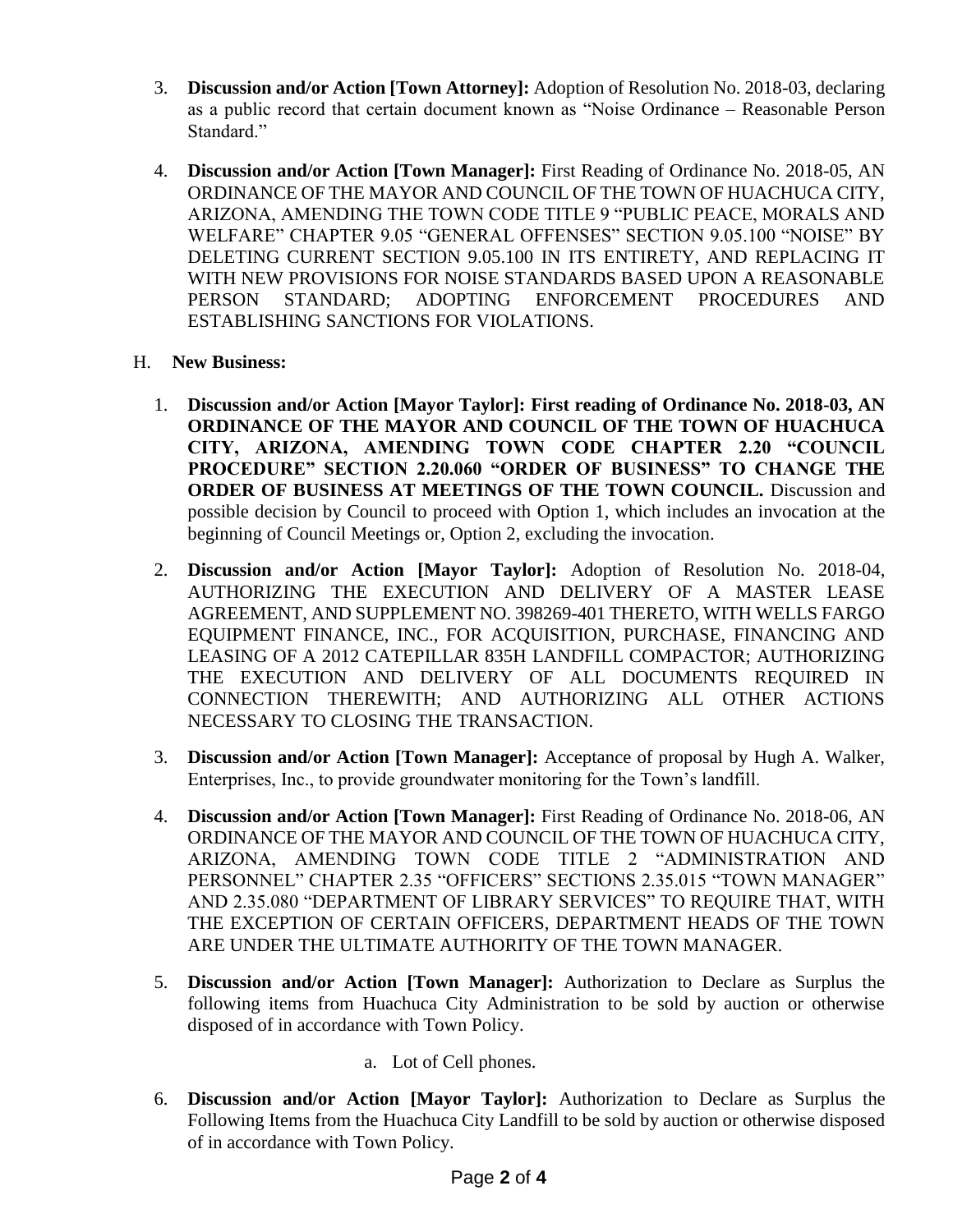- a. Case 621 Loader VIN/JAK002018
- b. Air Stream Camper
- 7. **Discussion and/or Action [Town Manager]:** Authorization to begin process of raising landfill fees, including publishing Notices of Intent and drafting an Ordinance.
- 8. **Discussion and/or Action [Town Manager]:** Authorization to begin process of raising the fee to rent the Town's dump truck, including publishing Notices of Intent and drafting an Ordinance.
- 9. **Discussion and/or Action [Town Manager]:** Authorization to begin process of raising town facility fees, including publishing Notices of Intent and drafting an Ordinance.
- 10. **First Reading of Ordinance 2018-07, AN ORDINANCE OF THE MAYOR AND TOWN COUNCIL OF THE TOWN OF HUACHUCA CITY, ARIZONA, AMENDING THE TOWN CODE TITLE 9 "PUBLIC PEACE, MORALS AND WELFARE" CHAPTER 9.15 "WEAPONS" TO REPEAL TOWN REGULATION OF THE USE AND POSSESSION OF FIREARMS BY DELETING CURRENT CHAPTER 9.15 IN ITS ENTIRETY.**
- 11. **Discussion and action [Town Manager/Zoning Administrator] First reading of Ordinance 2018-08, an ordinance of the Mayor and Council of the Town of Huachuca City, Arizona, amending the Town Code, Title 2, Chapter 2.45 "Planning and Zoning Commission" Sections 2.45.020 "Membership" and 2.45.050 "Meetings," to reduce the number of appointed members of the Planning and Zoning Commission from 7 to 5."**
- 12. **Discussion and/or Action [Town Manager]: Appointing Jennifer Fuller as Town Clerk.**
- I. **Payment Approval Report in the amount of \$73,432.03**
- J. **Call to the Public: [3 min. limit] ARS 38-431-01 Public body may make an open call to the public during a public meeting, subject to reasonable time, place and manner restrictions, to allow individuals to address the public body on any issue within the jurisdiction of the public body. At the conclusion of an open call to the public, individual members of the public body may respond to criticism made by those who have addressed the public body, may ask staff to review a matter or may ask that a matter be put on a future agenda. However, members of the public body shall not discuss or take legal action on matters raised during an open call to the public unless the matters are properly noticed for discussion and legal action.**
- K. **Items to be placed on the next agenda:**
- L. **Adjournment:**

| <b>Town Hall Bulletin Board</b>       | <b>Town Hall Lobby</b>       | <b>Town Website</b>                    |
|---------------------------------------|------------------------------|----------------------------------------|
| 500 N. Gonzales Blvd.                 | 500 N. Gonzales Blvd.        | https://huachucacityaz.gov             |
| Huachuca City, AZ 85616               | Huachuca City, AZ 85616      |                                        |
|                                       |                              |                                        |
| <b>Huachuca City U.S. Post Office</b> | <b>Huachuca City Library</b> | <b>Huachuca City Police Department</b> |
| 690 N. Gonzales Blyd.                 | 506 N. Gonzales Blvd.        | 500 N. Gonzales Blvd.                  |

Posted February 6, 2018 at 6:00 p.m. at the following locations: